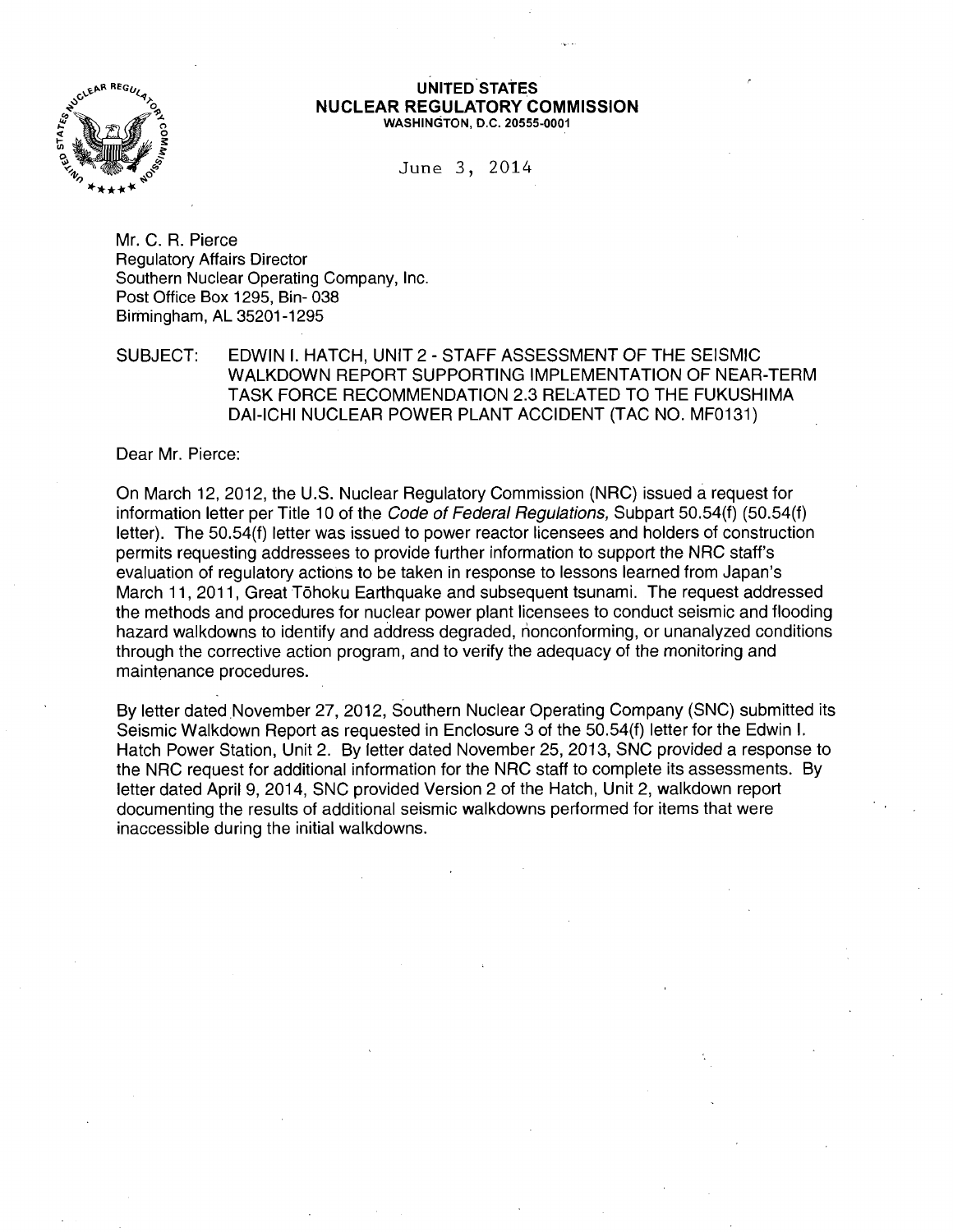C. R. Pierce - 2 -

The NRC staff reviewed the information provided and, as documented in the enclosed staff assessment, determined that sufficient information was provided to be responsive to Enclosure 3 of the 50.54(f) letter.

Sincerely,

Robert Martin, Senior Project Manager Plant Licensing Branch 11-1 Division of Operating Reactor Licensing Office of Nuclear Reactor Regulation

Docket No. 50-366

Enclosure: Staff Assessment of Seismic Walkdown Report

cc w/encl: Distribution via Listserv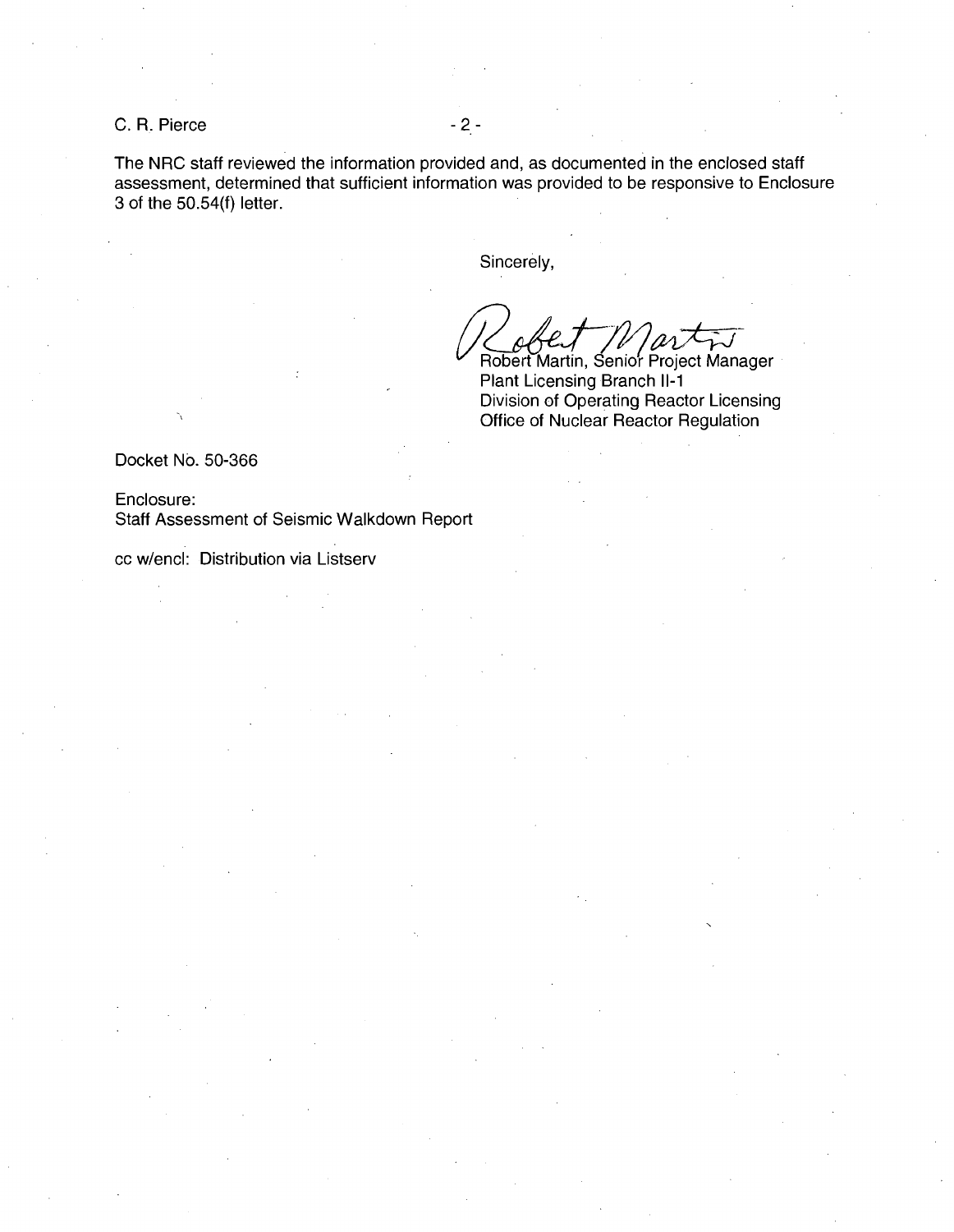# STAFF ASSESSMENT OF SEISMIC WALKDOWN REPORT

# NEAR-TERM TASK FORCE RECOMMENDATION 2.3 RELATED TO

# THE FUKUSHIMA DAI-ICHI NUCLEAR POWER PLANT ACCIDENT

# SOUTHERN NUCLEAR OPERATING COMPANY

## EDWIN I. HATCH POWER STATION, UNIT 2

#### DOCKET NO. 50-366

# 1.0 INTRODUCTION

On March 12, 2012,<sup>1</sup> the U.S. Nuclear Regulatory Commission (NRC) issued a request for information per Title 10 of the Code of Federal Regulations, Subpart 50.54(f) (50.54(f) letter) to all power reactor licensees and holders of construction permits in active or deferred status. The . request was part of the implementation of lessons learned from the accident at the Fukushima Dai-ichi nuclear power plant. Enclosure 3, "Recommendation 2.3: Seismic,"<sup>2</sup> to the 50.54(f) letter requested licensees to conduct seismic walkdowns to identify and address degraded, nonconforming, or unanalyzed conditions using the corrective action program (CAP), verify the adequacy of monitoring and maintenance procedures, and report the results to the NRC.

Enclosure 3 of the 50.54(f) letter requested licensees to provide the following:

- a. Information concerning the plant-specific hazard licensing bases and a description of the protection .and mitigation features considered in the licensing basis evaluation.
- b. Information related to the implementation of the walkdown process.
- c. A list of plant-specific vulnerabilities identified by the Individual Plant Examination of External Events (IPEEE) program and a description of the actions taken to eliminate or reduce them.
- d. Results of the walkdown including key findings and identified degraded, nonconforming, or unanalyzed conditions.
- e. Any planned or newly installed protection and mitigation features.
- f. Results and any subsequent actions taken in response, to the peer review.

In accordance with the 50.54(f) letter, Enclosure 3, Required Response Item 2, licensees were required to submit a response within 180 days of the NRC's endorsement of the seismic walkdown process. By letter dated May 29, 2012,<sup>3</sup> the Nuclear Energy Institute (NEI) staff

 $^1$  Agencywide Documents Access and Management System (ADAMS) Accession No. ML12053A340<br><sup>2</sup> ADAMS Accession No. ML12056A049

<sup>&</sup>lt;sup>3</sup> ADAMS Package Accession No. ML121640872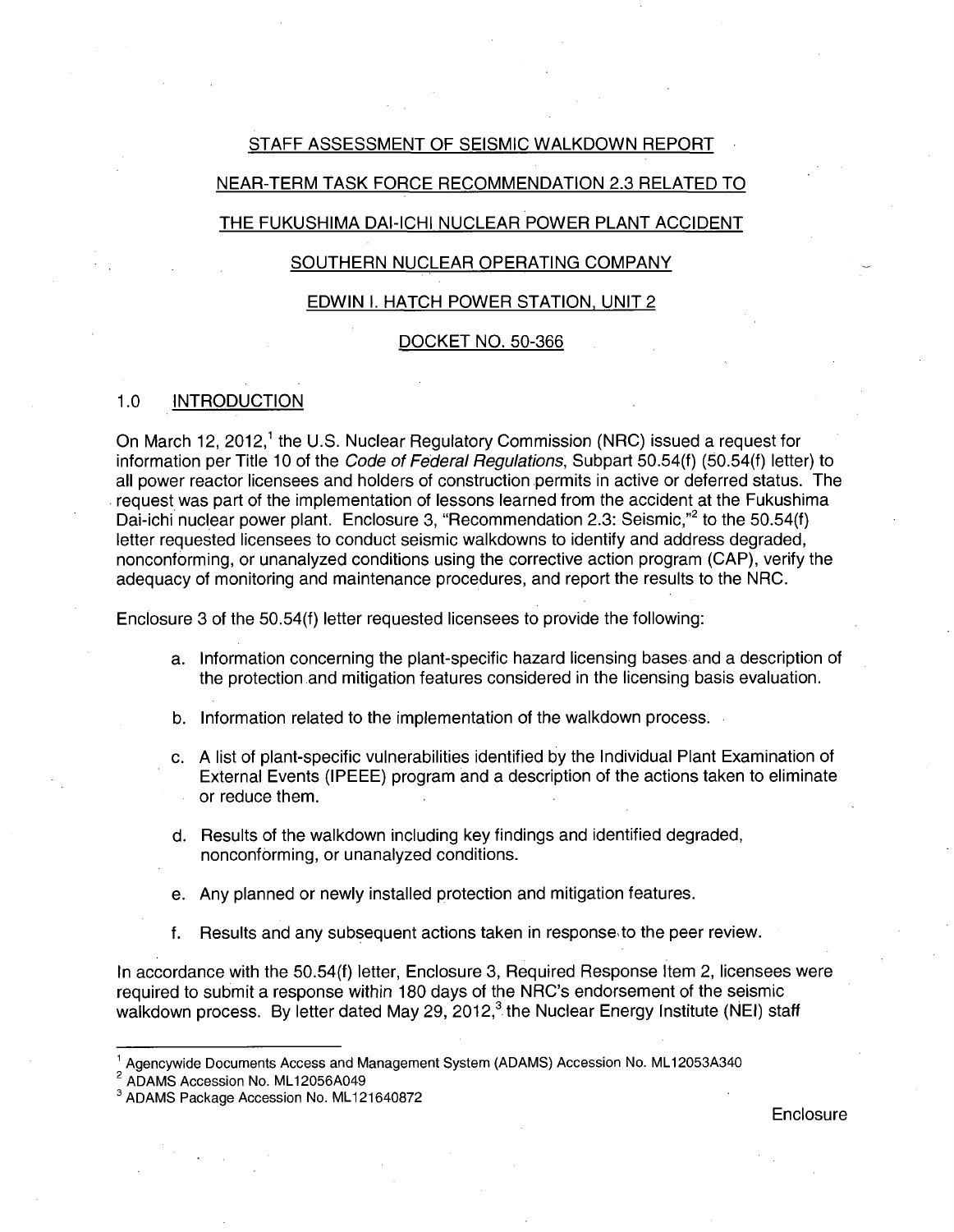submitted Electric Power Research Institute (EPRI) document 1025286, "Seismic Walkdown Guidance for Resolution of Fukushima Near-Term Task Force Recommendation 2.3: Seismic," (walkdown guidance) to the NRC staff to consider for endorsement. By letter dated May 31,  $2012<sup>4</sup>$  the NRC staff endorsed the walkdown quidance.

By letter dated November 27, 2012,<sup>5</sup> Southern Nuclear Operating Company (the licensee) provided a response to Enclosure 3 of the 50.54(f) letter Required Response Item 2, for Edwin I. Hatch Power Station, Unit 2 (HNP-2). The NRC staff reviewed the walkdown report and determined that additional supplemental information would assist the NRC staff in completing its review. In a letter dated November 1, 2013, $6$  the NRC staff requested additional information to gain a better understanding of the processes and procedures used by the licensee in conducting the walkdowns and walk-bys. The licensee responded to the NRC staff request by letter dated November 25, 2013.<sup>7</sup> By letter dated April 9, 2014,<sup>8</sup> the licensee submitted Version 2 of the walkdown report. The purpose of the updated version was to provide the results of the completed walkdowns of inaccessible items and internal inspection of cabinets that were not opened and inspected during the initial walkdowns.

The NRC staff evaluated the licensee's submittals to determine if the information provided in the walkdown report met the intent of the walkdown guidance and if the licensee responded appropriately to Enclosure 3 of the 50.54(f) letter.

## 2.0 REGULATORY EVALUATION

The structures, systems, and components (SSCs) important to safety in operating nuclear power plants are designed either in accordance with, or meet the intent of Appendix A to 1 0 CFR Part 50, General Design Criteria (GDC) 2: "Design Bases for Protection Against Natural Phenomena;" and Appendix A to 10 CFR Part 100, "Reactor Site Criteria." GDC 2 states that SSCs important to safety at nuclear power plants shall be designed to withstand the effects of natural phenomena such as earthquakes, tornadoes, hurricanes, floods, tsunami, and seiches without loss of capability to perform their safety functions.

For initial licensing, each licensee was required to develop and maintain design bases that, as defined by 10 CFR 50.2, identify the specific functions that an SSC of a facility must perform, and the specific values or ranges of values chosen for controlling parameters as reference bounds for the design.

The design bases for the SSCs reflect appropriate consideration of the most severe natural phenomena that have been historically reported for the site and surrounding area. The design bases also reflect sufficient margin to account for the limited accuracy, quantity, and period of time in which the historical data have been accumulated.

The current licensing basis is the set of NRC requirements applicable to a specific plant, including the licensee's docketed commitments for ensuring compliance with, and operation

 $4$  ADAMS Accession No. ML12145A529<br> $5$  ADAMS Accession No. ML123550839

<sup>6</sup>ADAMS Accession No. ML 133048418

 $^7$  ADAMS Accession No. ML13330A556<br> $^8$  ADAMS Package Accession No. ML14101A073.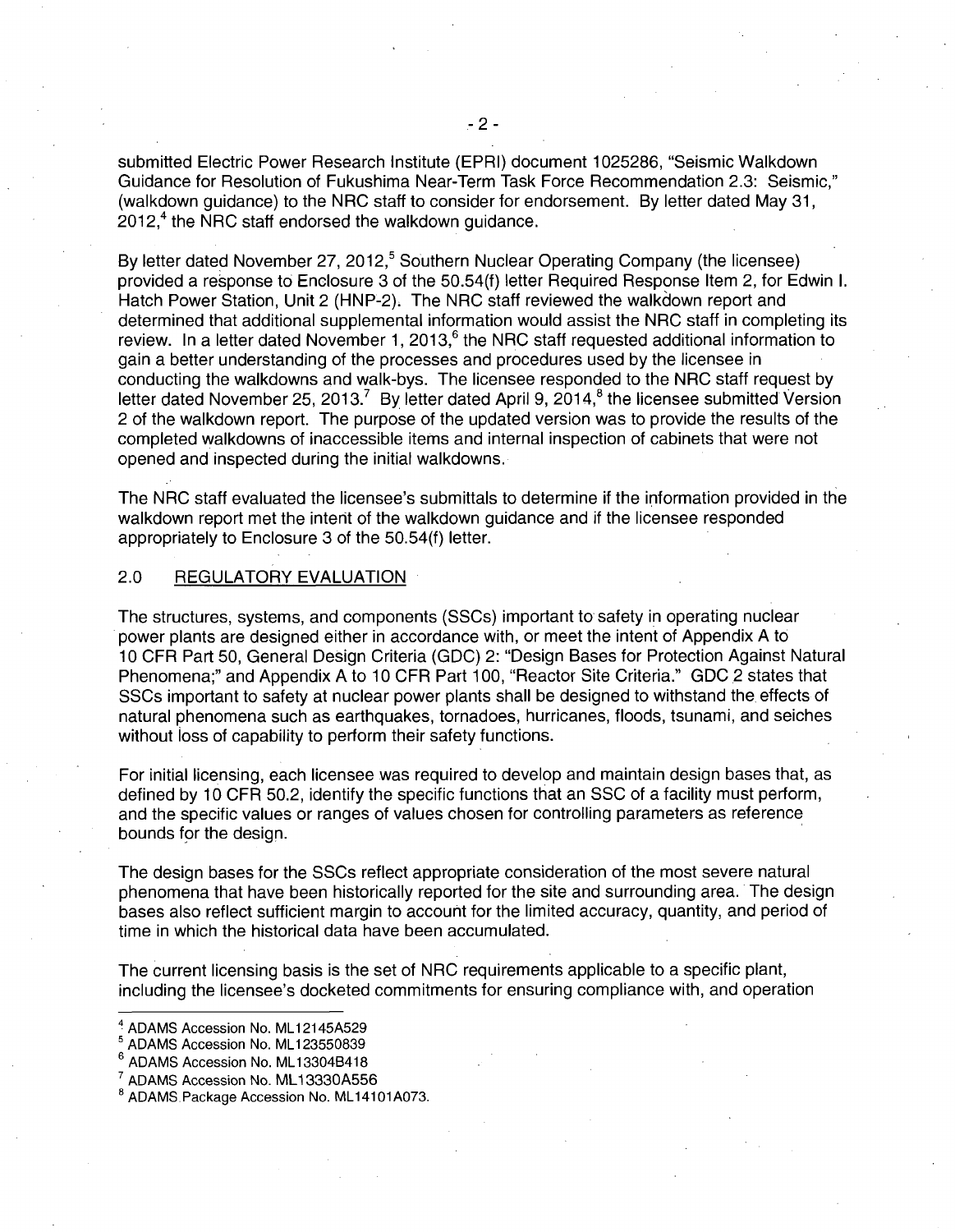within, applicable NRC requirements and the plant-specific design basis, including all modifications and additions to such commitments over the life of the facility operating license.

## 3.0 TECHNICAL EVALUATION

## 3.1 Seismic Licensing Basislnformation

The licensee provided information on the plant-specific licensing basis for the Seismic Category I SSCs for HNP-2 in Section 3 of the walkdown report. Consistent with the walkdown guidance, the NRC staff noted that the report includes a summary of the Safe Shutdown Earthquake (SSE) and a description of the codes, standards, and methods that were used in the design of the Seismic Category I SSCs for meeting the plant-specific seismic licensing basis requirements. The NRC staff reviewed Section 3 of the walkdown report, focusing on the summary of the SSE and the design codes used in the design.

Based on its review, the NRC staff concludes that the licensee has provided information on the plant-specific seismic licensing basis and a description of the protection and mitigation features considered in the licensing bases evaluation consistent with Section 8, Submittal Report, of the walkdown guidance.

### 3.2 Seismic Walkdown Methodology Implementation

Section 2, Personnel Qualifications; Section 3, Selection of SSCs; Section 4, Seismic Walkdowns and Area Walk-Bys; and Section 5, Seismic Licensing Basis Evaluations, of the walkdown guidance provide information to licensees regarding the implementation of an appropriate seismic walkdown methodology. By letter dated July 18,  $2012<sup>9</sup>$  the licensee confirmed that it would utilize the walkdown guidance in the performance of the seismic walkdowns at Hatch 2.

The walkdown report dated November 27, 2012, did not identify deviations from the walkdown guidance.

The NRC staff reviewed the following sections of the walkdown methodology implementation provided in the walkdown report:

- Personnel Qualifications
- Development of the Seismic Walkdown Equipment Lists (SWELs)
- Implementation of the Walkdown Process
- Licensing Basis Evaluations and Results

#### 3.2.1 Personnel Qualifications

Section 2, Personnel Qualifications, of the walkdown guidance provides licensees with qualification information for personnel involved in the conduct of the seismic walkdowns and area walk-bys.

ADAMS Accession No. ML12192A517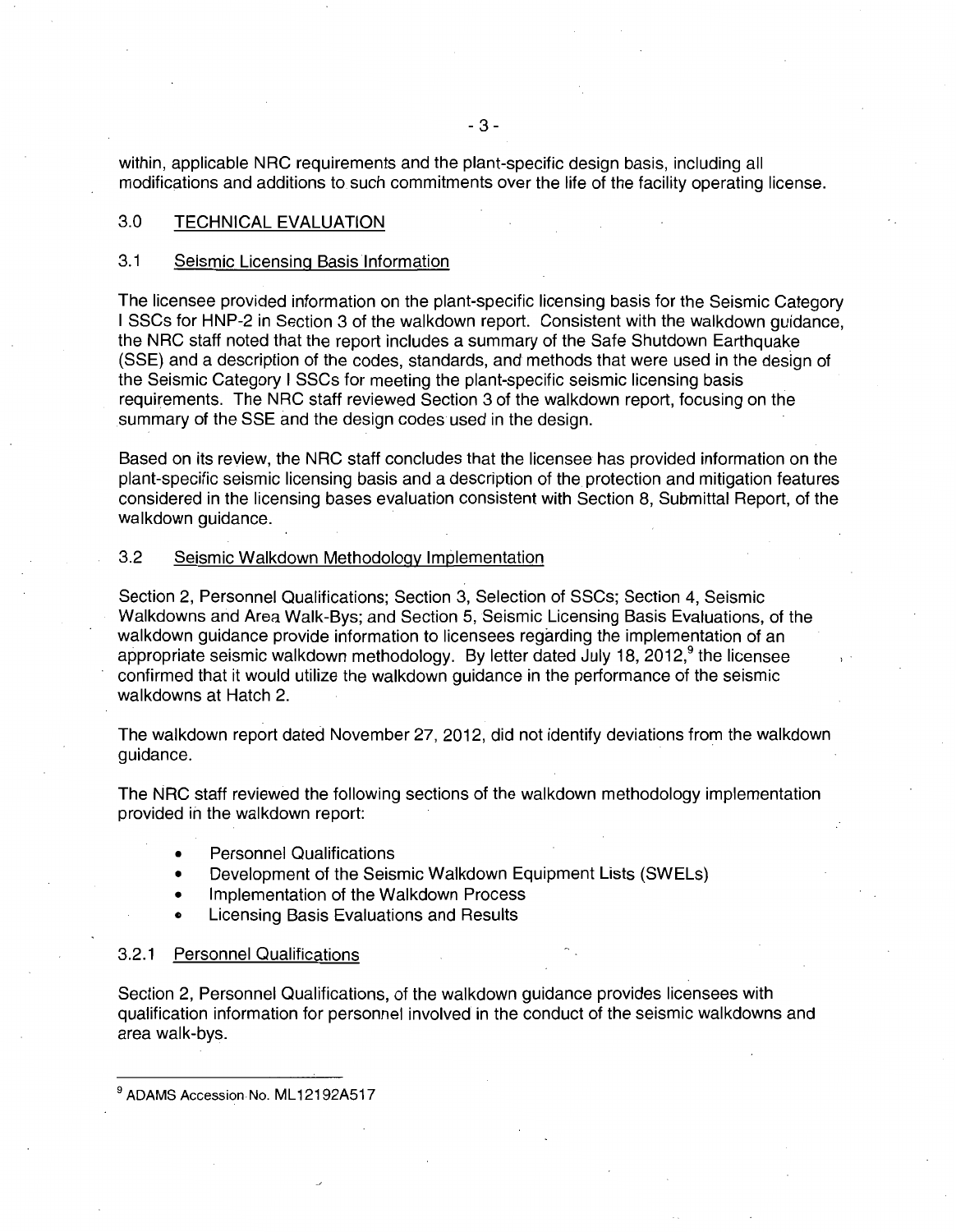The NRC staff reviewed the information provided in Section 4 of the walkdown report, which includes information on the walkdown personnel and their qualifications. Specifically, the NRC staff reviewed the summary of the background, experience, and level of involvement for the following personnel involved in the seismic walkdown activities: equipment selection personnel, seismic walkdown engineers (SWEs), licensing basis reviewers, IPEEE reviewers, peer review team, and operations staff.

Based on the review of the licensee's submittals, the NRC staff concludes that those involved in the seismic walkdown activities have the appropriate seismic background, knowledge and experience, as specified in Section 2 of the walkdown guidance.

#### 3.2.2 Development of the SWELs

Section 3, Selection of SSCs, of the walkdown guidance provides information to licensees for selecting the SSCs that should be placed on the SWELs, so that they can be walked down by qualified personnel.

.The NRC staff reviewed the overall process used by the licensee to develop the Hatch 2 base list, SWEL 1 (sample list of designated safety functions equipment), and SWEL 2 (sample list of spent fuel pool related equipment). The overall equipment selection process followed the screening process shown in Figures 1-1 and 1-2 of the walkdown guidance. Based on Attachment 1 of the walkdown report, Hatch 2 SWELs 1 and 2 meet the inclusion requirements of the walkdown guidance. Specifically, the following attributes were considered in the sample selection:

- A variety of systems, equipment and environments
- IPEEE equipment
- Major new or replacement equipment
- Risk considerations

Due to individual plant configurations and the walkdown guidance screening process followed to select the final SWEL equipment, it is possible that some classes of equipment will not be represented on the SWEL. The walkdown guidance recognizes this is due to the equipment not being present in the plant (e.g., some plants generate DC power using inverters and therefore do not have motor generators) or the equipment being sc'reened out during the screening process (the screening process is described in Section 3 of the walkdown guidance).

In the updated walkdown report, the licensee stated that it substituted one item on the SWEL in order to bring the walkdowns to a timely completion. This item was replaced with a similar component from the same equipment class that was accessible during the subsequent walkdowns. The staff also notes that the licensee removed two pieces of equipment from the SWEL but similar components in the same equipment class remained on the SWEL and were walked down. The staff reviewed the substituted and deleted items described in Sections 5.0 and 9.2.2 of the updated walkdown report and noted that the alternate component is acceptable because it represents the same equipment class and function. In addition, the NRC staff concludes that the changes to the SWEL maintained the diversity of the equipment classes represented in the original SWEL.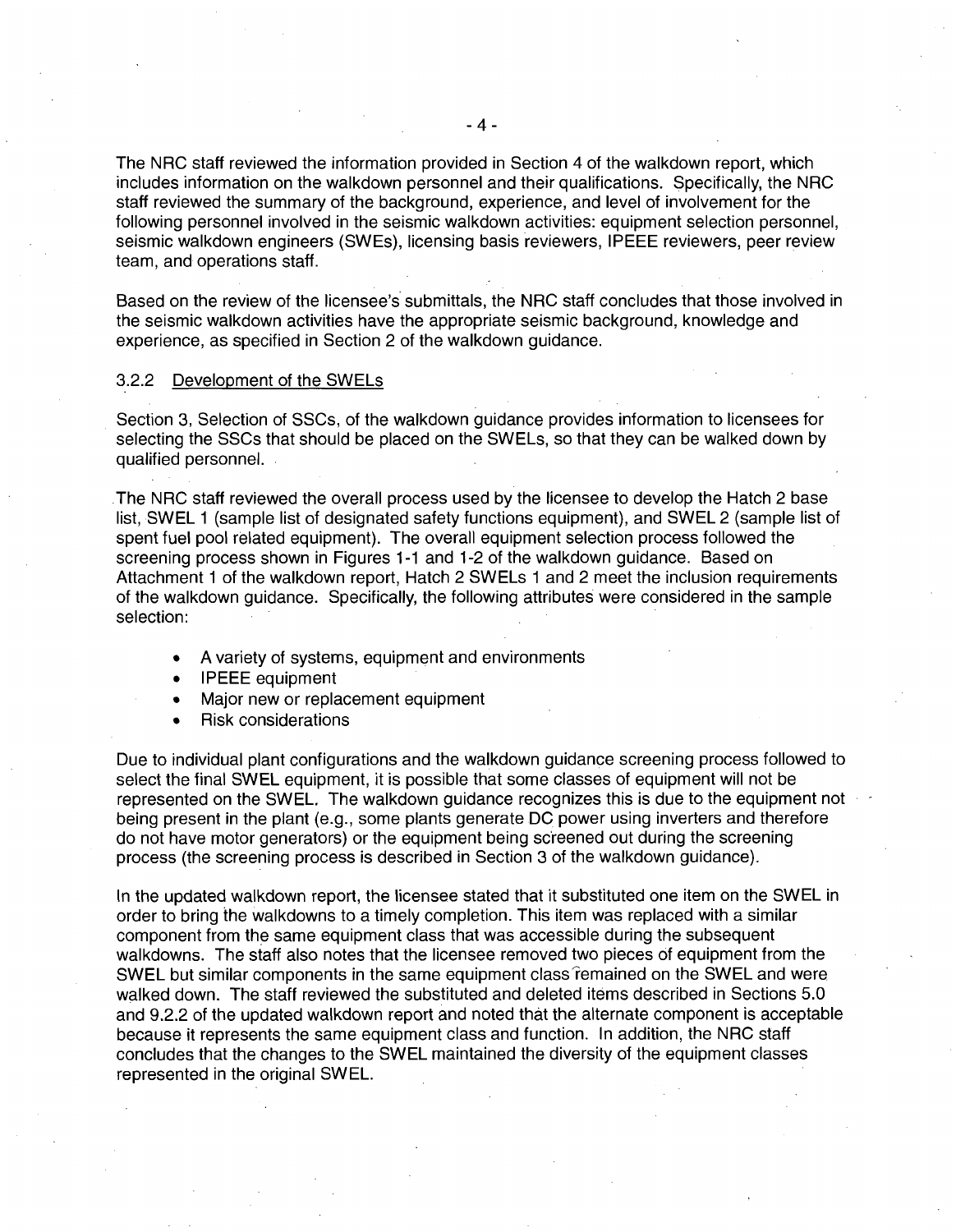After reviewing SWELs 1 and 2, the NRC staff concludes that the sample of SSCs represents a diversity of component types and assures inclusion of components from critical systems and functions, thereby meeting the intent of the walkdown guidance. In addition, the NRC staff notes that the equipment selection personnel were appropriately supported by plant operations staff as described in the walkdown guidance.

## 3.2.3 Implementation of the Walkdown Process ·

Section 4, Seismic Walkdowns and Area Walk-Bys, of the walkdown guidance provides information to licensees regarding the conduct of the seismic walkdowns and area walk-bys for each site.

The NRC staff reviewed Sections 7 and 8 of the walkdown report, which summarize the implementation arid results of the seismic walkdowns and area walk-bys, respectively, including an overview of the number of items walked down and the number of areas walked-by. The walkdown report states that teams which consisted of at least two qualified SWEs conducted the seismic walkdowns and area walk-bys. According to the signed seismic walkdown checklists (SWCs) and area walk-by checklists (AWCs), these activities were conducted from September 6, 2012 to September 27, 2012. In addition, a subsequent set of walkdowns were performed, as stated in the April 9, 2014 letter from the licensee. The purpose of the last activity was to complete a number of items that were inaccessible during the initial walkdowns. The walkdown report also states that the SWEs discussed their observations and judgments with each other during the walkdowns. Additionally, the SWEs agreed on the results of their seismic walkdowns and area walk-bys before reporting the results of their review. Attachments 3 and 4 of the walkdown report provide the completed SWCs and AWCs, documenting the results from the initial walkdowns for each item of equipment on SWEL 1 and 2 and each area containing SWEL equipment. Attachments 7 and 8 of the updated walkdown report contain the SWCs and AWCs for the subsequent walkdowns. The licensee used the checklists provided in Appendix C of the walkdown guidance report without modification.

The licensee documented cases of potentially adverse seismic conditions (PASCs) in the checklists for further evaluation. Table 8-1 of the updated walkdown report lists the PASCs identified during the seismic walkdowns and the area walk-bys. The table describes how each condition was addressed (e.g., placement in the CAP), its resolution and its current status. Based on the initial review of the checklists, the NRC staff was unable to confirm that all the PASCs identified during the walkdowns were included in this table.

By letter dated November 1, 2013, the NRC staff issued two questions in a request for additional information (RAI) in order to obtain additional clarification regarding the process followed by the licensee when evaluating conditions identified in the field during the walkdowns and walk-bys. Specifically, in RAI 1 the NRC staff requested the licensee to provide further explanation regarding how a field observation was determined to be PASC, and to ensure that the basis for determination was addressed using normal plant processes and documented in the walkdown report. In response to RAI 1, the licensee stated that in cases where the SWEs identified a potentially adverse condition, the SWEs performed a preliminary licensing basis evaluation to determine if the condition was acceptable or should be entered into the CAP. The conclusions from these preliminary evaluations were documented on the checklists and a basis provided if the condition was determined to be acceptable. The licensee referred to Table 8-1 of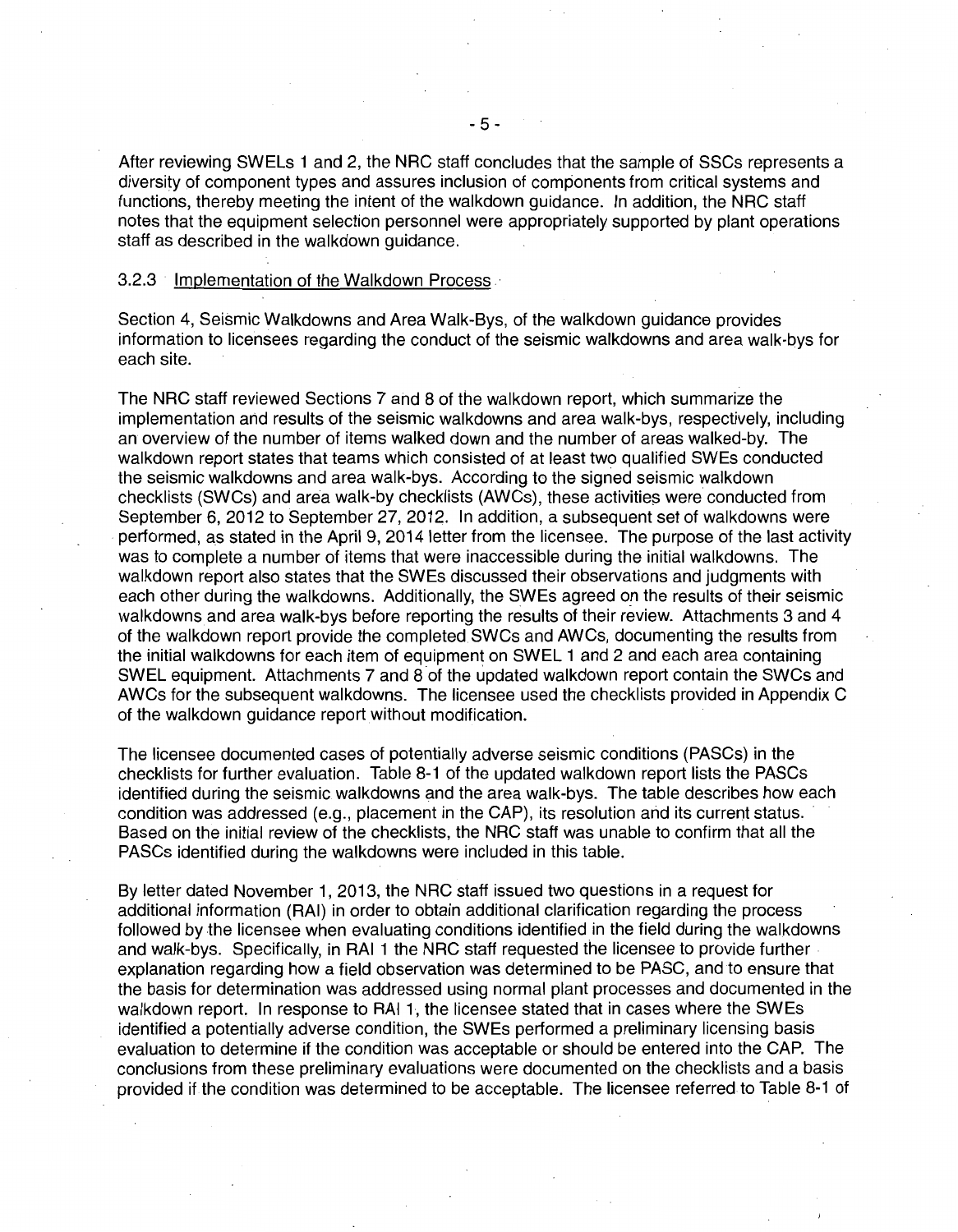the walkdown report which includes all the PASCs identified during the walkdowns and area walk-bys for HNP-2. Also, in response to RAI 1, the licensee stated that all potentially adverse conditions were conservatively entered into the site CAP per SNC expectations in a timely fashion.

After evaluating the licensee's response and reviewing Table 8-1, the NRC staff concludes that the licensee responded appropriately to RAI 1. In addition, the NRC staff concludes that PASCs were properly identified and documented and the summary table provided is considered complete.

In addition to the information provided above, the NRC staff notes that anchorage configurations were verified to be consistent with existing plant documentation for at least 50 percent of the SWEL items, in accordance with Section 4 of the walkdown guidance.

Section 2.0 of the walkdown report confirms that accessible cabinets were opened to perform internal inspections and to confirm the absence of any other adverse seismic conditions. Based on a detailed review of the SWCs and AWCs, the NRC staff confirmed that the licensee opened and inspected cabinet internals during the initial and subsequent walkdowns.

Based on the information provided in the licensee's' submittals, the NRC staff concludes that the licensee's implementation of the walkdown process meets the intent of the walkdown guidance.

#### 3.2.4 Licensing Basis Evaluations and Results

Section 5, Seismic Licensing Basis Evaluations, of the walkdown guidance provides information to licensees regarding the conduct of licensing basis evaluations for items identified during the seismic walkdowns as degraded, nonconforming, or unanalyzed that might have potential seismic significance.

The NRC staff reviewed Section 8 of the HNP-2 Walkdown Report, which discusses the process for conducting the seismic licensing basis evaluations of the PASCs identified during the seismic walkdowns and area walk-bys. The licensee stated that it performed its licensing basis evaluations and resolved PASCs using the CAP. Table 8-1 of the updated walkdown report lists the key licensee findings, and provides a complete list of the potentially degraded, nonconforming, or unanalyzed conditions identified during the initial and subsequent walkdowns and walk-bys. This table also describes the actions taken or planned to address these conditions, including the current status of each of the items the licensee entered into the CAP. The licensee noted that the PASCs listed in Table 8-1 do not indicate that the SSCs are deficient or not in conformance with the licensing basis, merely that the threshold for inclusion in the CAP was conservatively low.

The NRC staff reviewed the CAP entries and the description of the actions taken or planned to address deficiencies. The NRC staff concludes that the licensee appropriately identified potentially degraded, nonconforming, or unanalyzed conditions and entered them into the CAP, which meets the intent of the walkdown guidance.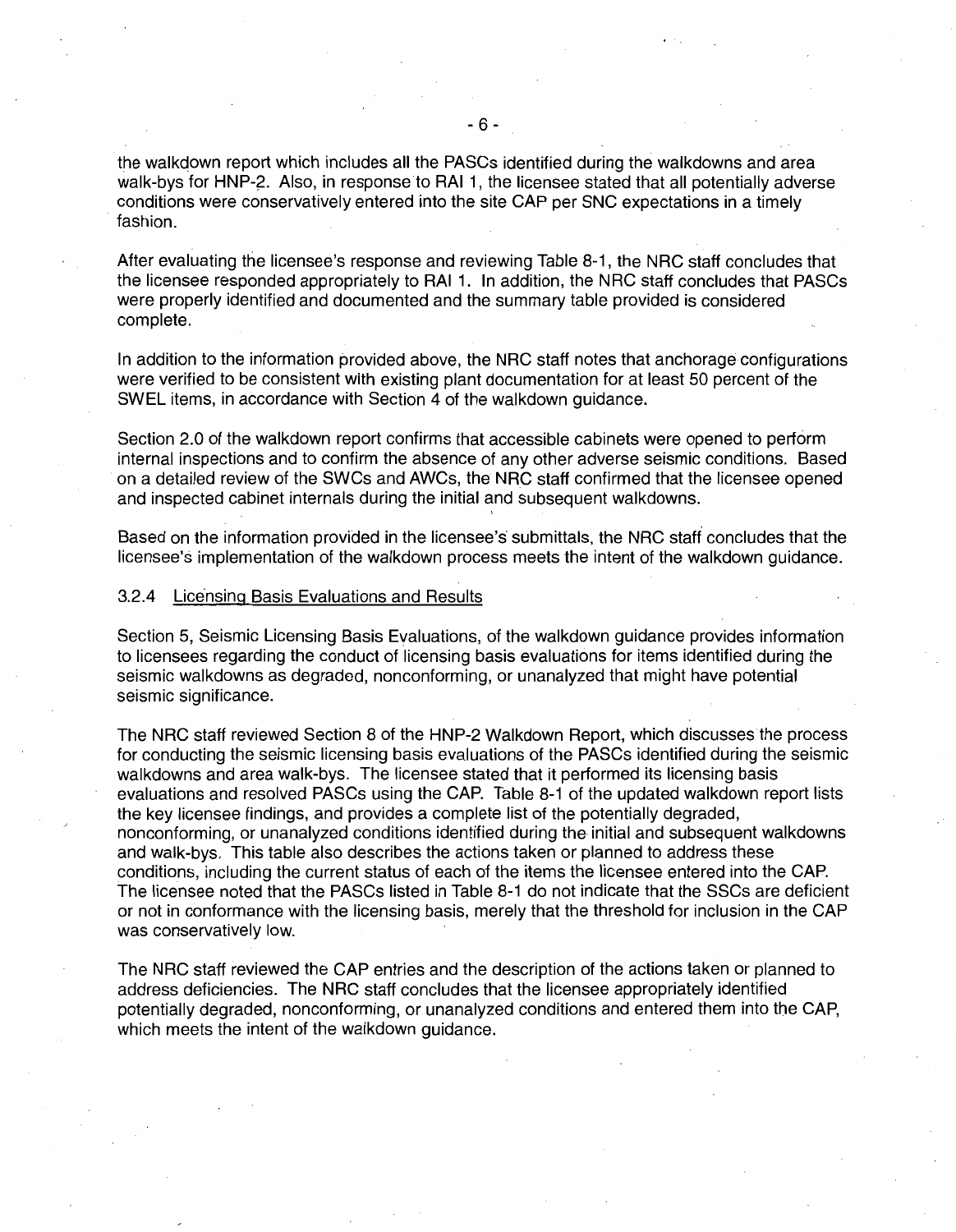## 3.2.5 Conclusion

Based on the discussion above, the NRC staff concludes that the licensee's implementation of seismic walkdown methodology meets the intent of the walkdown guidance for personnel qualifications, development of SWELs, implementation of the walkdown process, and seismic licensing basis evaluations.

### 3.3 Peer Review

Section 6, Peer Review, of the walkdown guidance provides licensees with information regarding the conduct of peer reviews for the activities performed during the seismic walkdowns. Page 6-1 of the walkdown guidance identifies the following activities to be conducted during the peer review process:

- Review the selection of the SSCs included on the SWELs
- Review a sample of the checklists prepared for the seismic walkdowns and area walkbys
- Review the licensing basis evaluations
- Review the decisions for entering the potentially adverse conditions into the CAP
- Review the walkdown report
- Summarize the results of the peer review process in the walkdown report

The NRC staff reviewed the information provided in Section 9 of the HNP- 2 Walkdown Report which describes the conduct of the peer review for the initial and subsequent walkdowns. In addition, the NRC staff reviewed the response to RAI 2. In RAI 2, the NRC staff requested the licensee to provide additional information on the overall peer review process that was followed as part of the walkdown activities. Specifically, the NRC staff requested the licensee to confirm that the activities identified in page 6-1 of the walkdown guidance were assessed and documented in the report. The licensee was also requested to confirm that any individual involved in performing any given walkdown activity was not a peer reviewer for that same activity. In response to RAI 2, the licensee confirmed that all the activities identified on page 6-1 of the walkdown guidance were included as part of the peer review process and that no individual performing a specific walkdown activity was a Peer Review Team Member for that same activity.

The NRC staff reviewed the licensee's summary of each of these activities, which included the peer review team members' level of involvement, the peer review findings, and resolution of peer review comments. After reviewing the licensee's submittals, the NRC staff concludes that the licensee sufficiently documented the results of the peer review activities and how these reviews affected the work described in the walkdown report.

Based on the discussion above, the NRC staff concludes that the licensee's results of the peer review and subsequent actions taken in response to the peer review meets the intent of Section 6 of the walkdown guidance.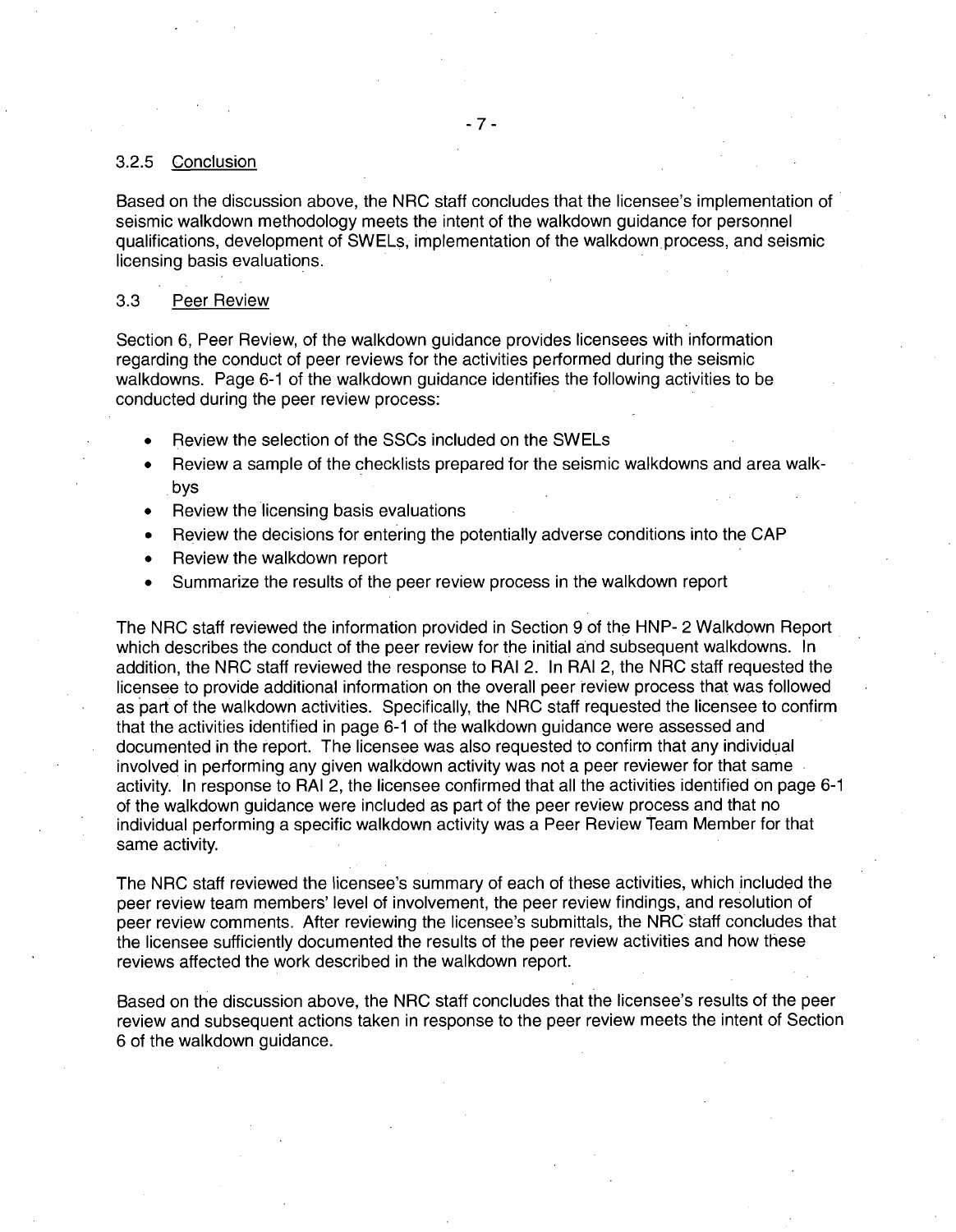## 3.4 IPEEE Information

Section 7, IPEEE Vulnerabilities, of the walkdown guidance provides information to licensees regarding the reporting of the evaluations conducted and actions taken in response to seismic vulnerabilities identified during the IPEEE program. Through the IPEEE program and Generic Letter (GL) 88-20, "Individual Plant Examination of External Events for Severe Accident Vulnerabilities," licensees previously had performed a systematic examination to identify any plant-specific vulnerabilities to severe accidents.

The licensee explained that the IPEEE program used vulnerabilities to mean seismic anomalies, outliers, or other findings. Attachment 5 of the walkdown report provides a list of the vulnerabilities, including the action taken to eliminate or reduce the seismic vulnerability, resolution and modification status. The NRC staff verified the list of IEEE identified vulnerabilities which also includes a description of the action taken to eliminate or reduce the seismic vulnerability.

Based on the NRC staff's review of Section 5 of the walkdown report, the NRC staff concludes that the licensee's identification of plant-specific vulnerabilities (including anomalies, outliers and other findings) identified by the IPEEE program, as well as actions taken to eliminate or reduce them, meets the intent of Section 7 of the walkdown guidance.

### 3.5 Planned Upgrades

The licensee did not identify any planned or newly installed protection and mitigation features in the walkdown report.

## 3.6 NRC Oversight

### 3.6.1 Independent Verification by Resident Inspectors

On July 6, 2012,<sup>10</sup> the NRC issued Temporary Instruction (TI) 2515/188 "Inspection of Near-Term Task Force Recommendation 2.3 Seismic Walkdowns." In accordance with the Tl, NRC inspectors independently verified that the Hatch licensee implemented the seismic walkdowns in accordance with the walkdown guidance. Additionally, the inspectors independently performed walkdowns of a sample of seismic protection features. The inspection report dated January 28,  $2013$ ,  $11$  documents the results of this inspection and states that no findings were identified.

#### 4.0 CONCLUSION

The NRC staff concludes that the licensee's implementation of seismic walkdown methodology meets the intent of the walkdown guidance. The NRC staff concludes that the licensee, through the implementation of the walkdown guidance activities and, in accordance with plant processes and procedures, verified the plant configuration with the current seismic licensing basis; addressed degraded, nonconforming, or unanalyzed seismic conditions; and verified the

<sup>&</sup>lt;sup>10</sup> ADAMS Accession No. ML12156A052<br><sup>11</sup> ADAMS Accession<sup>'</sup> No. ML13028A342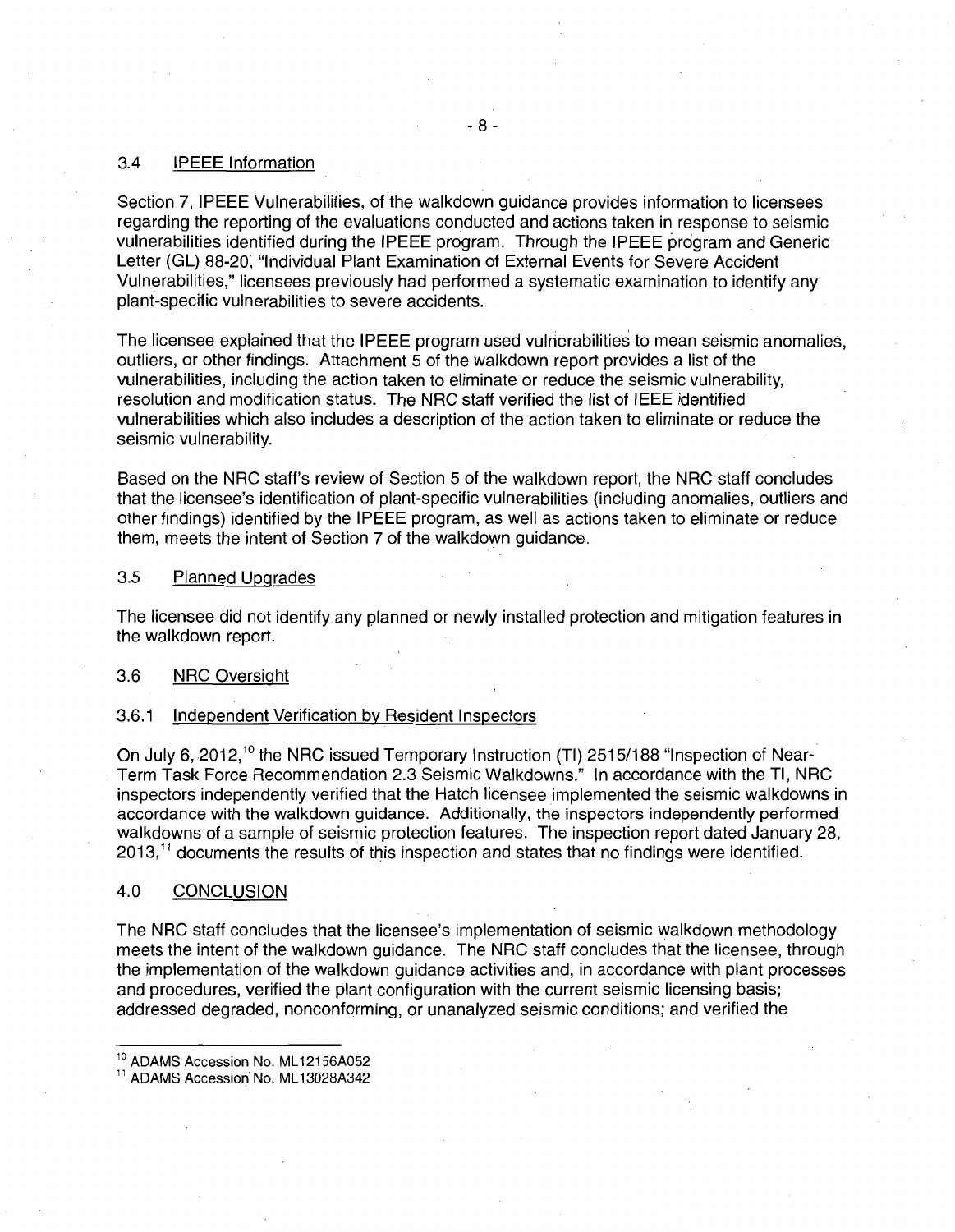adequacy of monitoring and maintenance programs for protective features. Furthermore, the NRC staff notes that no immediate safety concerns were identified. The NRC staff reviewed the information provided and determined that sufficient information was provided to be responsive to Enclosure 3 of the 50.54(f) letter.